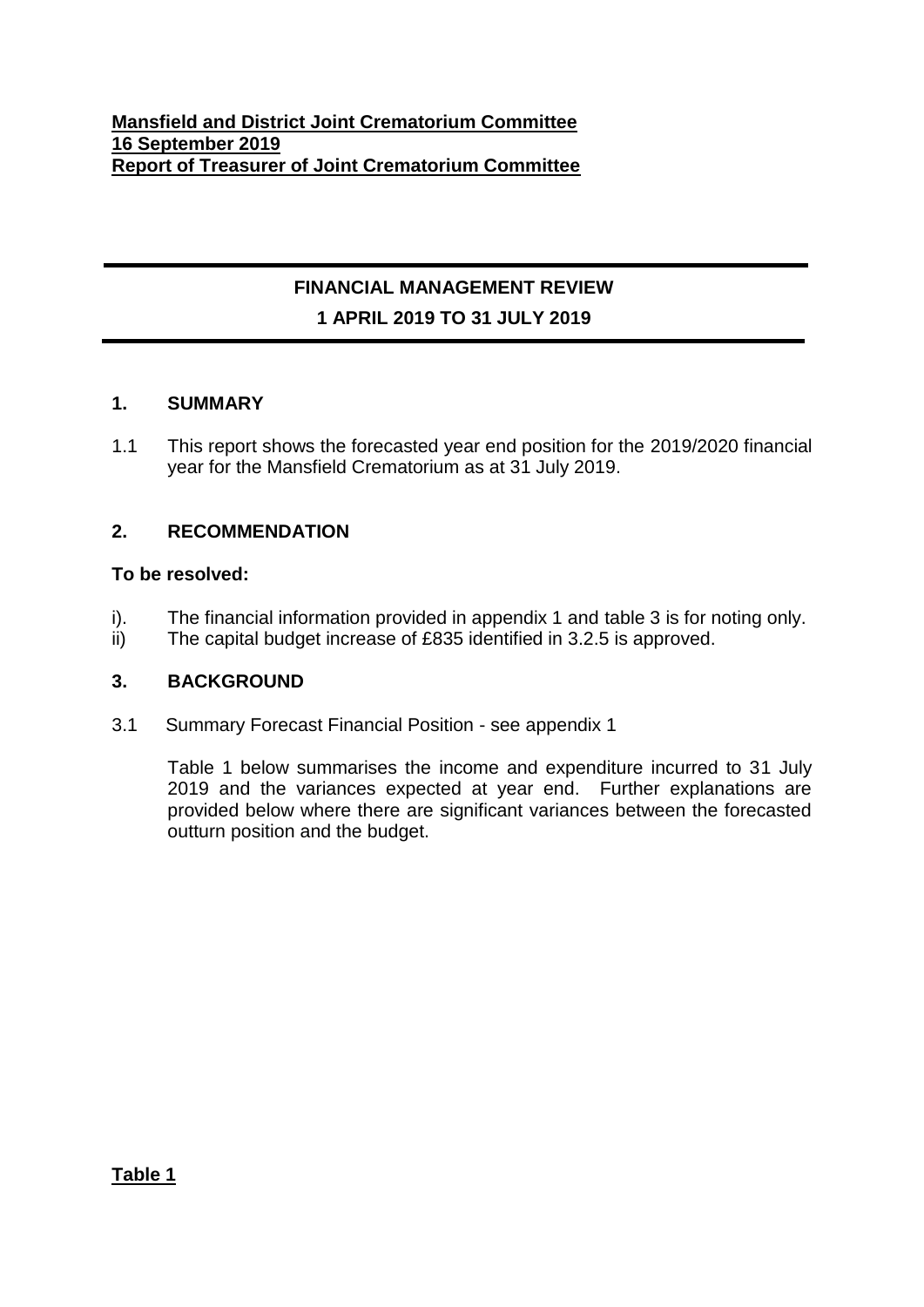| <b>CREMATORIUM</b>                                  |                           | 1 April 2019 to 31<br><b>FULL YEAR</b> |                  |                                                      |                    |
|-----------------------------------------------------|---------------------------|----------------------------------------|------------------|------------------------------------------------------|--------------------|
| Description                                         | Original<br><b>Budget</b> | Revised<br><b>Budget</b>               | Forecast         | Variance<br>Forecast to<br>Original<br><b>Budget</b> | Actuals            |
| <b>Employee Costs</b>                               | 408,492                   | 405,215                                | 405,215          | $-3,277$                                             | 138,323            |
| <b>Premises Related Expenses</b>                    | 405,776                   | 405,776                                | 373,015          | $-32,761$                                            | 135,588            |
| <b>Transport Related Expenditure</b>                | 306                       | 306                                    | 306              | $\Omega$                                             | $\Omega$           |
| Supplies and Services                               | 169,501                   | 200,778                                | 224,337          | 54,836                                               | 36,873             |
| <b>Support Services</b>                             | 60.100                    | 60,100                                 | 60,100           | <sup>0</sup>                                         | 7,349              |
| Depreciation & Impairment                           | 126,271                   | 126,271                                | 126,271          |                                                      |                    |
| <b>Revenue Gross Expenditure</b>                    | 1,170,446                 | 1,198,446                              | 1,189,244        | 18,798                                               | 318,133            |
| Rev Gross Income                                    | $-1,906,139$              | $-1,906,139$                           | $-1,788,364$     | 117,775                                              | $-534,265$         |
| Interest Income                                     | $-7.688$                  | $-7,688$                               | $-7,688$         | $\Omega$                                             | ∩                  |
| <b>Revenue Gross Income</b>                         | $-1,913,827$              | $-1,913,827$                           | $-1,796,052$     | 117,775                                              | $-534,265$         |
| <b>Net Cost of Service</b>                          | $-743,381$                | $-715,381$                             | $-606,808$       | 136,573                                              | $-216, 132$        |
| Depreciation to be Reversed                         | $-126,271$                | $-126,271$                             | $-126,271$       | $\Omega$                                             | O                  |
| 2017/2018 Carryforward Budgets from General Reserve | $\Omega$                  | $-28,000$                              | $-28,000$        | $-28,000$                                            | 0                  |
| <b>Below Net Cost of Service</b>                    | $-126,271$                | $-154,271$                             | $-154,271$       | $-28,000$                                            | 0                  |
| Net (-) Surplus                                     | $-869,652$                | $-869,652$                             | $-761,079$       | 108,573                                              | $-216, 132$        |
|                                                     |                           |                                        |                  |                                                      |                    |
| <b>CREMATORIUM CAPITAL</b>                          |                           |                                        | <b>FULL YEAR</b> |                                                      | 1 April 2019 to 31 |
|                                                     |                           |                                        |                  |                                                      | <b>July 2019</b>   |
| Description                                         | Original<br><b>Budget</b> | Revised<br><b>Budget</b>               | Forecast         | Variance<br>Forecast to<br>Revised<br><b>Budget</b>  | Actuals            |
| Capital - New Land Purchase                         | $\Omega$                  | $\Omega$                               | 835              | 835                                                  | 835                |
| Capital - Replacement of Abatement Equipment        | 750,000                   | 750,000                                | 750,000          | $\Omega$                                             | $\Omega$           |
| <b>Capital Gross Expenditure</b>                    | 750,000                   | 750,000                                | 750,835          | 835                                                  | 835                |

## 3.1.1 Employee Expenses total forecasted variance (£3,000)

As approved at the Dec 2018 JCC meeting, the manpower budget for the retired Clerk to the JCC is to be used to pay for legal advice provided by Newark and Sherwood District Council's legal team at JCC meetings and as required. The 2019/2020 budget totalling £3,277 has been realigned to Payments to Local Authorities within Supplies and Services and will be paid annually, see appendix 2 for budget realignment details.

The Director and Registrar of the crematorium is undertaking a staff restructure to meet the demands of the service. There are currently 3 vacant posts; a gardener/relief technician post, a clerical assistant post and the supervisor/assistant registrar post. Officers have been working additional overtime to cover vacant positions. Once the restructure is approved, all employee expense budgets will be re-forecast and realigned.

## 3.1.2 Premises Related Expenses total forecasted variance (£33,000)

The insurance premium has increased for 2019/2020 by £3,461 due to the revaluation of the Books of Remembrance. In early 2019 the Water Rates costs were queried with Water-plus who identified that the Crematorium was being overcharged. A credit was issued in the last financial year; however this year's budget reflects the higher charges incurred during 2018/2019. In 2019/2020 budget totalling £3,461 has been realigned to Insurance from Water Rates, see appendix 2 for budget realignment details.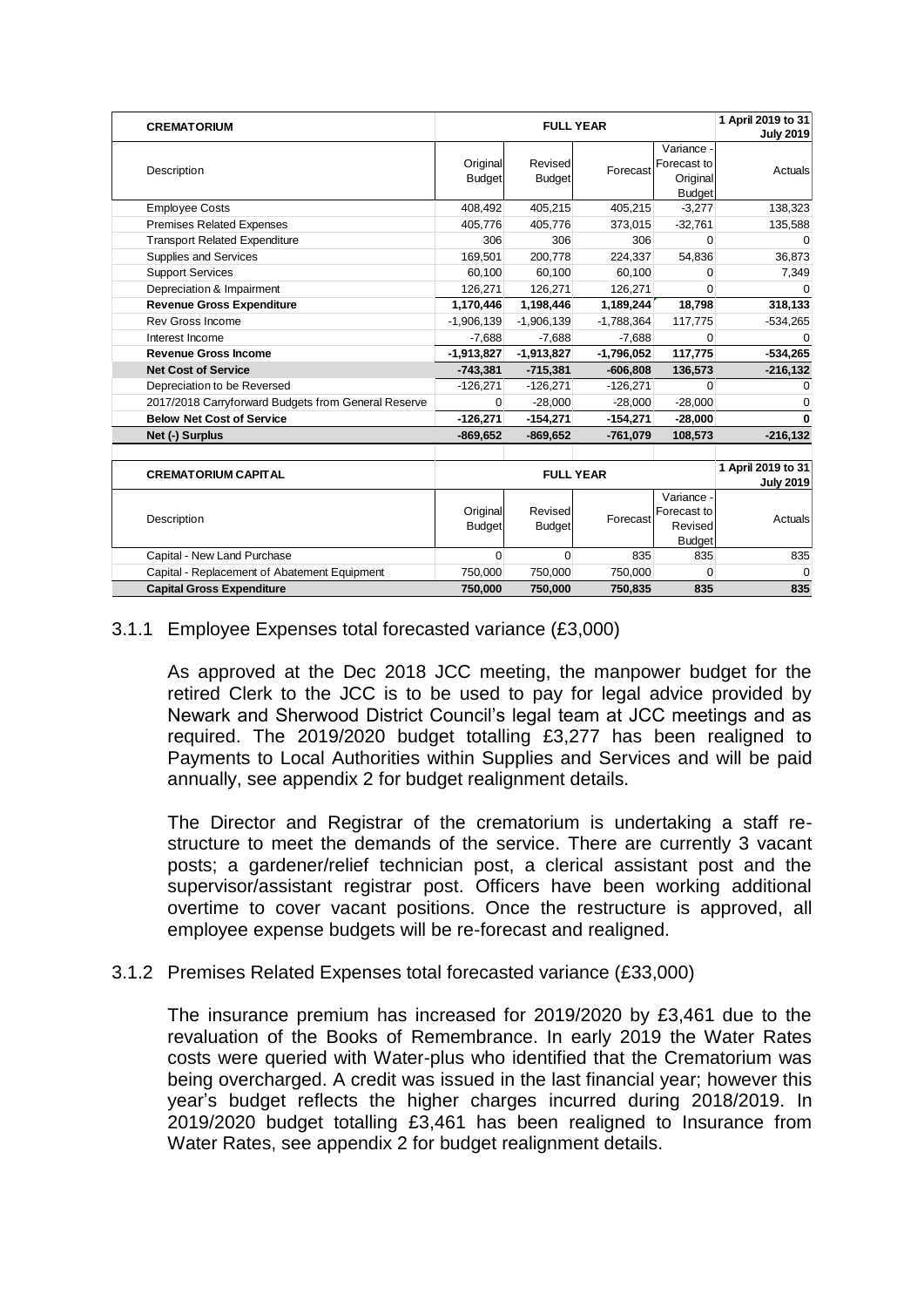Further savings of (£2,939) have been forecast for Water Rates to reflect the current level of charges.

The annual invoice for Business Rates is £178 higher than the budget estimate.

(£30,000) of the Repair/Maintenance Fixed Plant Cremators will be realigned this month to CAMEO Non Abatement Fees within Supplies and Services, due to limited maintenance works being undertaken on the abatement equipment due to the replacement capital programme works.

#### 3.1.3 Supplies and Services Expenses total forecasted variance £55,000

Due to the problems with the abatement equipment and the capital works to be undertaken in year, the 50% target for abated cremations is not expected to be met this financial year. As a result of this target not being met during 2019/2020, the Mansfield & District Crematorium will have to purchase tradable mercury abated cremations (tmac's) from the CAMEO scheme to meet the 50% target. The shortfall in 2018/2019 resulted in 937 tmac's required from the CAMEO scheme which cost £51,535. The current budget forecast for 2019/2020 is £50,000, There is currently a budget of £20,000 for the CAMEO fees; a further budget of £30,000 will be realigned this month from Repair/Maintenance Fixed Plant Cremators in Premises Related Expenses to CAMEO Non Abatement Fees. The number of abated cremations will be closely monitored during the calendar year and the forecast will be adjusted if required.

A budget of £28,000 has been carried forward from 2018/2019 for video streaming and equipment; the funds for this spend are held within General Usable Reserves.

The budget realignment processed in July revised budgets for the following expenditure budgets (appendix 2):-

- Payments to Local Authorities £3,277 to incorporate the Legal Advice provided by Newark & Sherwood District Council
- Systems Software £519 for annual maintenance of the Chip & Pin system
- Telephones £2,315 for improved data lines/WIFI for video streaming service
- Organist Fees (£2,834) reduction as budget too high for current demand.

A further saving of (£3,666) has been forecast on the Organist Fees budget. Medical Referee Fees has a forecasted budget saving of (£2,775) due to the estimated number of cremations in the year being forecast from 2,400 to 2,250.

3.1.4 Income total forecasted variance £118,000.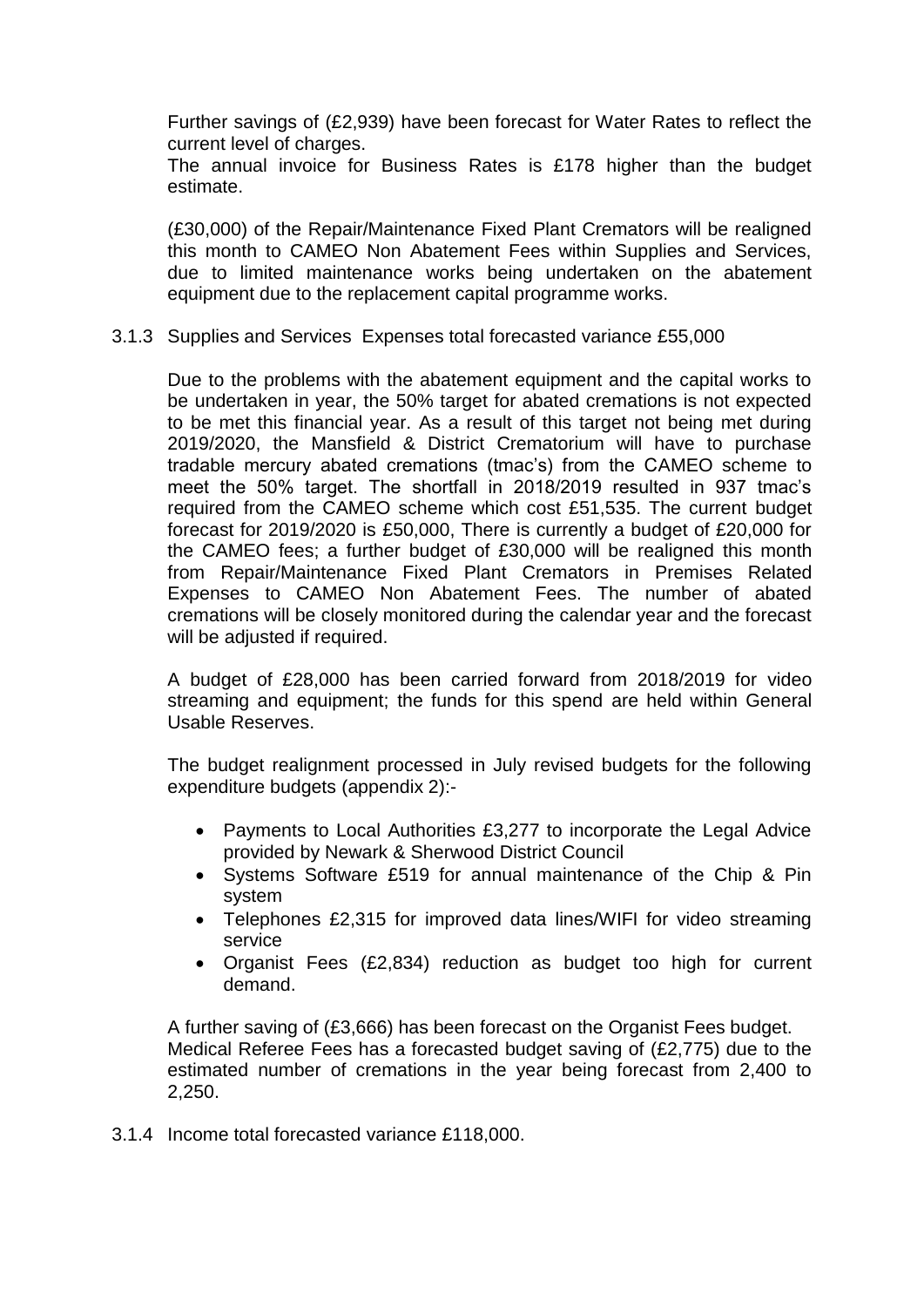The income for the use of the organist at funerals has been forecast as £7,000 lower than budget due to reduced demand for this service.

The income for the recharge of Medical Fees has reduced by £2,775 due to the estimated number of cremations being forecast from 2,400 to 2,250.

The original Cremation Fee budget was based on 2,400 cremations being carried out during 2019/2020. However, the current number of cremations carried out this year is very similar to the number carried out last year; with the total throughput for 2018/2019 being 2,235.The income forecast has been based on 2,250 cremations being undertaken this financial year, resulting in a potential £108,000 income reduction.

3.1.5 Below Net Cost of Service total forecasted variance (£28,000)

A budget of £28,000 has been carried forward from 2018/2019 for video streaming and equipment; the funds for this spend are held within General Usable Reserves and will be shown as a below net cost of service transaction.

3.1.6 The number of cremations carried out between 1 April 2019 and 31 July 2019 is 729, a decrease of 8 (1.1%) compared to 737 over the same period in 2018/2019. Table 2 below compares the April to July number of cremations for the last 5 years.

|                      |                 |                  | Newark & |                      |       |
|----------------------|-----------------|------------------|----------|----------------------|-------|
| Period               | <b>Ashfield</b> | <b>Mansfield</b> |          | Sherwood Out of Area | Total |
| April 2019-July 2019 | 266             | 290              | 45       | <b>128</b>           | 729   |
| April 2018-July 2018 | 259             | 289              | 33       | 156                  | 737   |
| April 2017-July 2017 | 274             | 328              | 55 I     | 155                  | 812   |
| April 2016-July 2016 | 267             | 315              | 92       | 187                  | 861   |
| April 2015-July 2015 | 288             | 275              | 75       | 216                  | 854   |

#### **Table 2**

Appendix 3 shows the number of cremations and the percentage of the split between Ashfield District Council, Mansfield District Council, Newark and Sherwood District Council and Outside of the Joint Committee area between April and July. A graph showing these proportions is attached in appendix 4.

Appendix 5 shows the last 5 year annual cremation throughput totals per area. The current reduction in throughput from 2,400 to 2,250 is mainly due to the reduction in monthly cremations from November 2018 to date. However, the throughput figures will be reviewed on a monthly basis and any changes will be reflected in the budgetary forecasts.

3.2 Balance Sheet Review – Table 3 below shows the balance sheet as at 31 July 2019.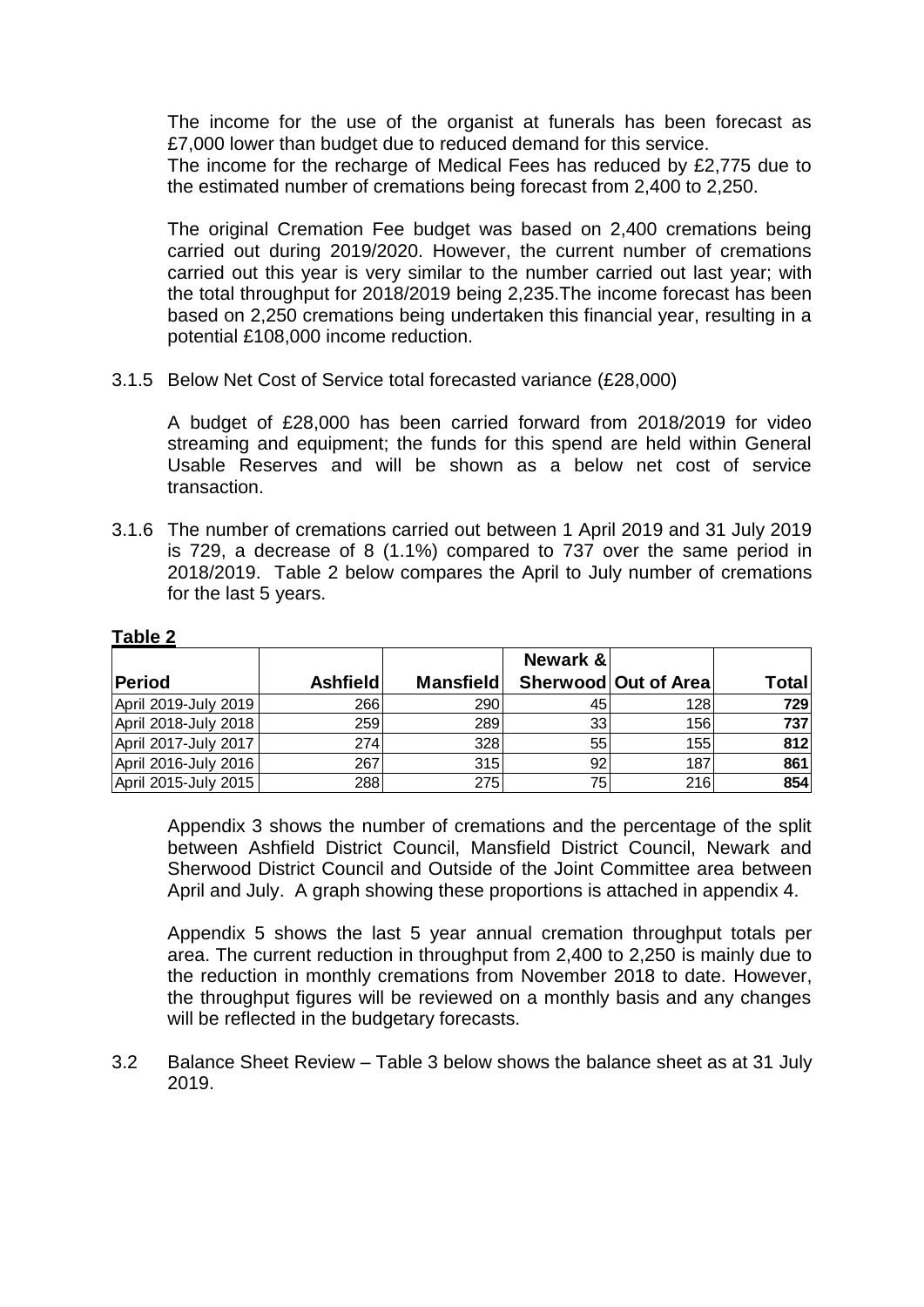## **Table 3**

| <b>Mansfield &amp; District Joint Crematorium</b> |                                       |              |  |
|---------------------------------------------------|---------------------------------------|--------------|--|
|                                                   | Balance Sheet as at 31 July 2019      |              |  |
| 31 March 2019                                     |                                       | 31 July 2019 |  |
| £                                                 |                                       | £            |  |
|                                                   | 2,277,048 Property, Plant & Equipment | 2,277,048    |  |
|                                                   | 2,277,048 Long Term Assets            | 2,277,048    |  |
|                                                   | 229,234 Short Term Debtors            | 205,685      |  |
|                                                   | -16,998 Provisions                    | $-16,998$    |  |
|                                                   | 1,691,339 Cash and Cash Equivalents   | 1,055,715    |  |
|                                                   | 1,903,575 Current Assets              | 1,244,402    |  |
|                                                   | -874,470 Short Term Creditors         | 0            |  |
|                                                   | -874,470 Current Liabilities          | 0            |  |
|                                                   |                                       |              |  |
|                                                   | -1,225,001 Net Pension Liability      | $-1,225,001$ |  |
|                                                   | -1,225,001 Long Term Liabilities      | $-1,225,001$ |  |
|                                                   |                                       |              |  |
|                                                   | 2,081,152 Net Assets                  | 2,296,449    |  |
|                                                   |                                       |              |  |
|                                                   | Financed by:<br>800,698 Capital Fund  | 799,863      |  |
|                                                   | 0 Surplus/(deficit) in year           | 216,132      |  |
|                                                   | 248,366 General Reserve               | 248,366      |  |
|                                                   | 1,049,064 Usable Reserves             | 1,264,361    |  |
|                                                   |                                       |              |  |
|                                                   | 461,397 Revaluation Reserve           | 461,397      |  |
|                                                   | 1,815,651 Capital Adjustment Accounts | 1,815,651    |  |
|                                                   | -1,244,960 Pension Reserve            | $-1,244,960$ |  |
|                                                   | £1,032,088 Unusable Reserves          | 1,032,088    |  |
|                                                   | 2,081,152 Total Reserves              | 2,296,449    |  |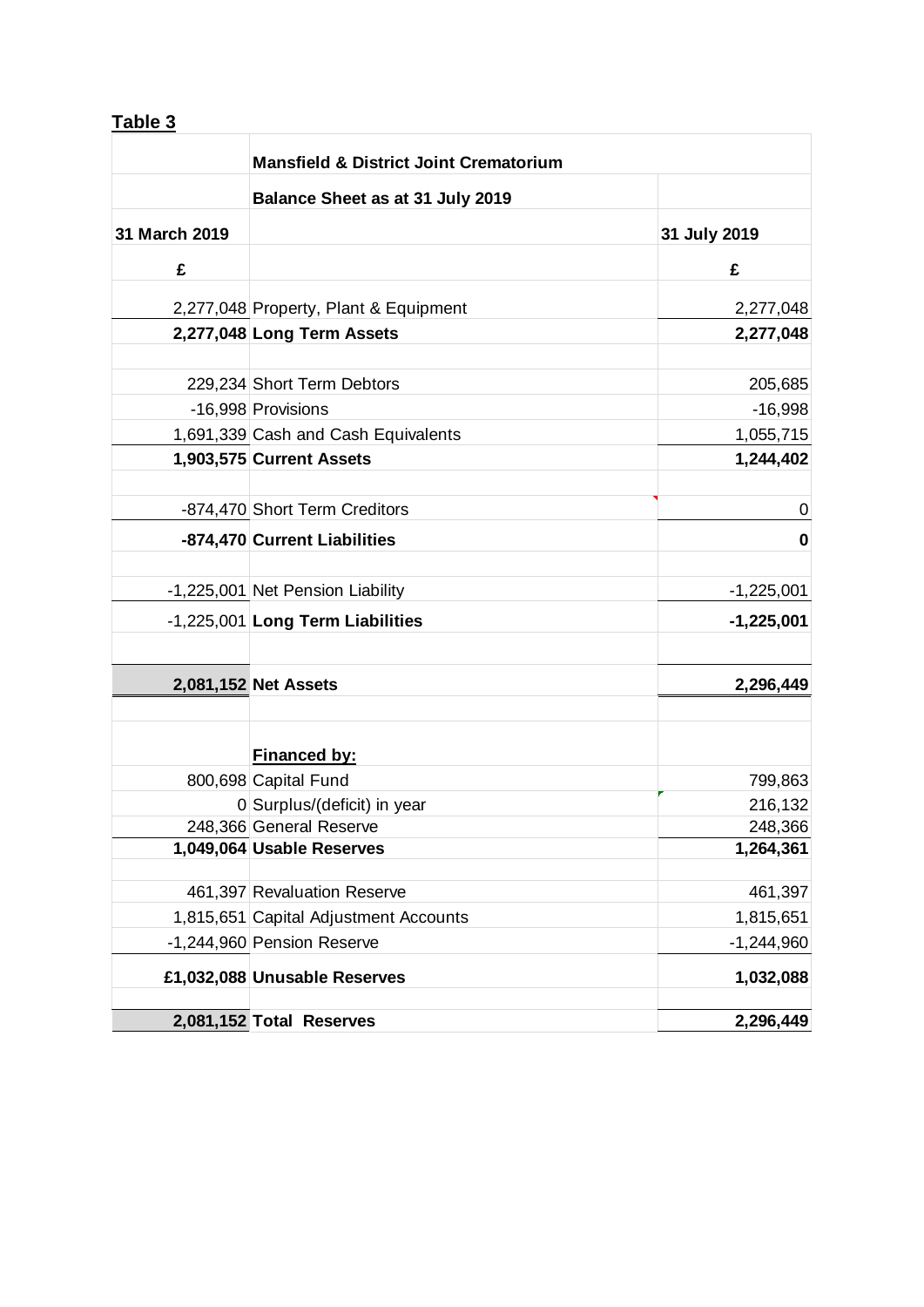- 3.2.1 Long Term Assets There is currently no movement in the long term assets. Transactions for depreciation and any changes in the re-valuation of the crematorium assets, which is to be undertaken during this financial year, will be calculated before the financial year end.
- 3.2.2 Current Assets

Short Term Debtors - Total outstanding at 31 July 2019 was £205,685.

Ageing Summary:

| <b>Month invoice raised:</b>              | <b>Amount Due £</b> |  |  |
|-------------------------------------------|---------------------|--|--|
| July (Current month)<br>$\circ$           | £114,572            |  |  |
| June (1 month overdue)<br>$\circ$         | £34,240             |  |  |
| May (2 months overdue)<br>$\circ$         | £26,152             |  |  |
| April (3 months overdue)<br>$\circ$       | £16,397             |  |  |
| Pre-April 2019 (over 4 months)<br>$\circ$ | £14,324             |  |  |
| <b>TOTAL</b>                              | £205,685            |  |  |

These debtor invoices relate to monies due from funeral directors.

Cash and Cash Equivalents – The main changes relate to the payment of the 2018/2019 allocated surplus to each authority, accrued creditor payments to suppliers and the revenue surplus calculated up to 31 July 2019 on the revenue accounts.

#### 3.2.3 Current Liabilities

Short Term Creditors – There are no short term creditors at 31 July 2019. However, at the financial year end the outstanding creditors will be calculated based on the invoices relating to the 2019/2020 accounts that have not yet been paid and the net surplus due to the 3 authorities.

Provisions – At the financial year end the value required for this provision will be recalculated based on the age of outstanding debtor invoices.

3.2.4 Long Term Liabilities

Net Pension Liability – This will remain unchanged until the actuary report is received at the financial year end advising of the changes to the value of the JCC pension scheme.

#### 3.2.5 Usable Reserves

Capital Fund – The Capital Fund brought forward balance as at 1 April 2019 was £800,698. The capital budget for 2019/2020 is set at £750,000 for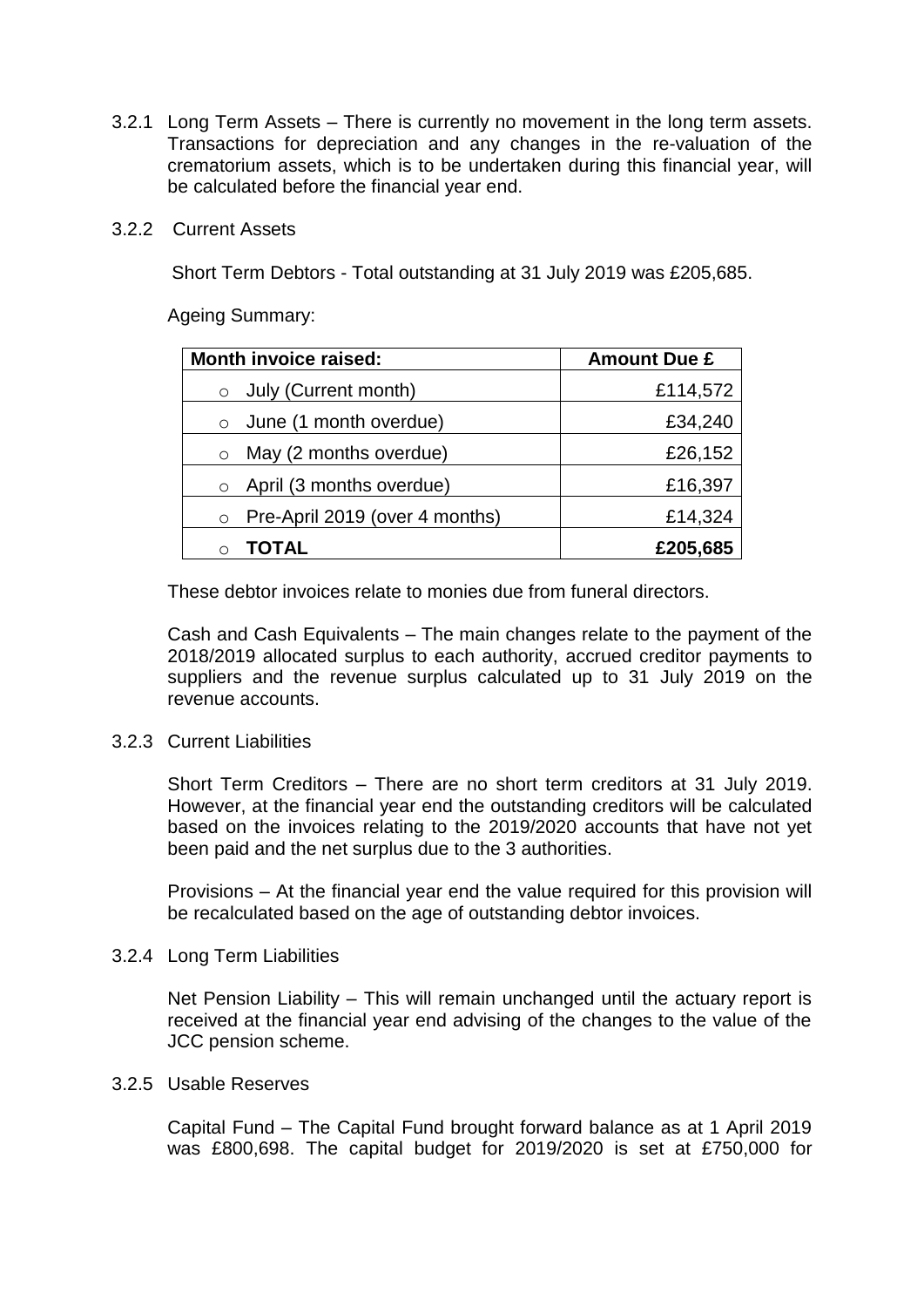replacement abatement equipment. No expenditure has been incurred yet on this project.

A late invoice has been received relating to the 2018/2019 Land Purchase scheme for the Forestry Commission's Legal fees £835.

It is recommended that the 2019/2020 capital budget for Land Purchase Scheme is set at £835 to meet the payment of the third party legal fees.

The forecast capital fund usable reserve balance at 31 March 2020 is £49,863 as detailed in table 4 below.

#### **Table 4**

| <b>Capital Fund Balance Brought Forward 1 April 2019</b>                                           | £800,698               |
|----------------------------------------------------------------------------------------------------|------------------------|
| Less Capital Budget for Replacement Abatement Equipment<br>Less Capital Land Purchase - Legal Fees | $-E750,000$<br>$-E835$ |
| Capital Fund Forecasted Balance as at 31 March 2020                                                | £49,863                |

General Reserve – At the end of 2018/2019 budget carry-forwards were approved totalling £28,000. The carry-forward budgets were included in the general reserve increasing the closing balance of this reserve to £248,366 at the end of the last financial year. These carry-forward budgets are now included in the 2019/2020 budgets.

The forecasted balance of the general reserve at the end of this financial year is £220,366, as detailed in table 5 below.

#### **Table 5**

| <b>General Reserve Balance Brought Forward 1 April 2019</b> | £248,366   |
|-------------------------------------------------------------|------------|
|                                                             |            |
| Less Carry Forward Budget from 2018/2019                    |            |
| Equipment budget for video streaming                        | $-E28,000$ |
|                                                             |            |
| General Reserve Forecasted Balance as at 31 March 2020      | £220,366   |

#### 3.2.6 Unusable Reserves

Revaluation reserve - This will remain unchanged until the end of the current financial year.

Capital Adjustment Account – This will remain unchanged until the end of the current financial year.

Pension Reserve - This will remain unchanged until the actuary report is received at the financial year end advising of the changes to the value of the JCC pension scheme.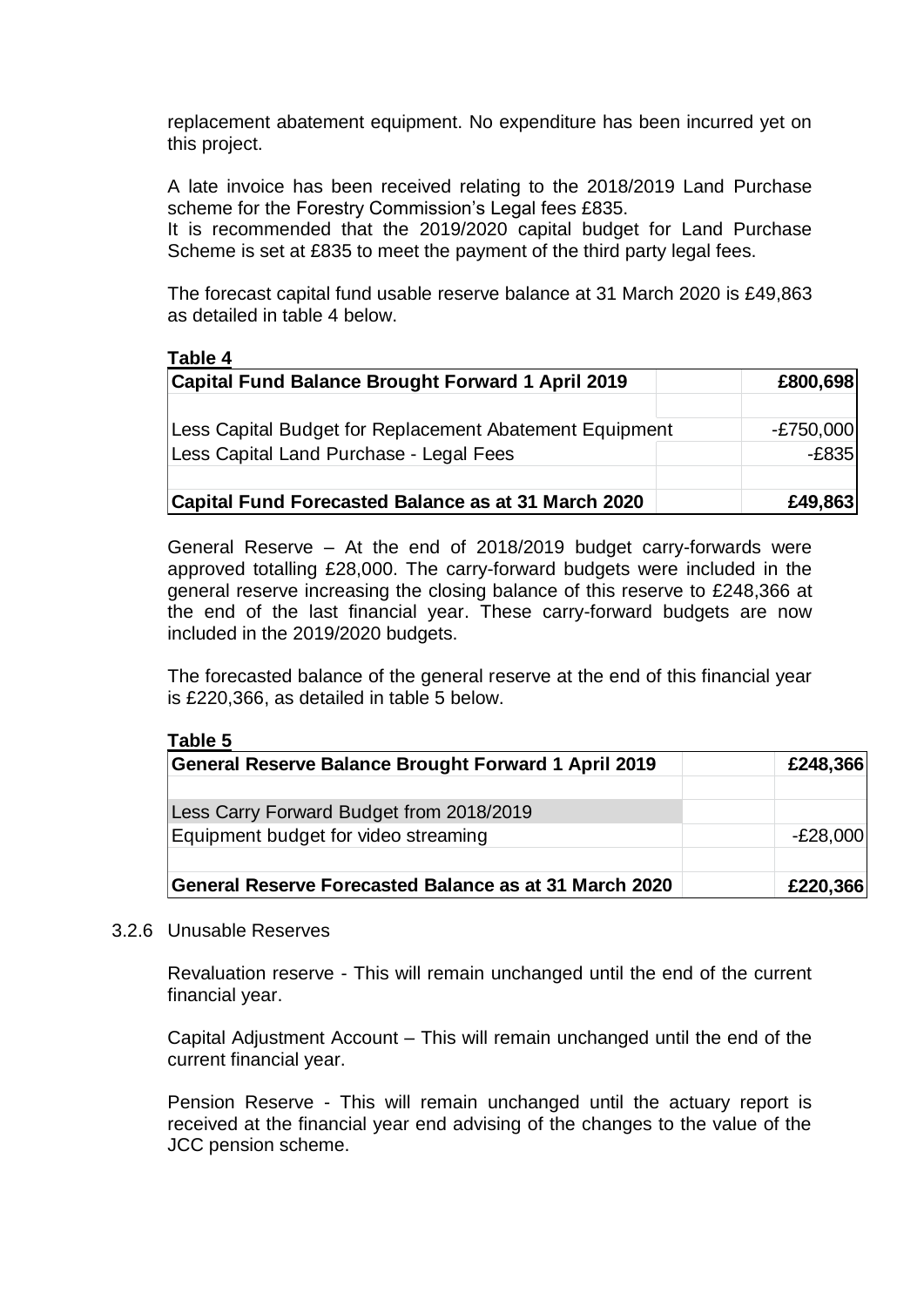3.3 The position at 31 July 2019 is a surplus of £216,132, see appendix 1.

The year-end forecast position to 31 March 2020 is a surplus of £761,079, compared to the budgeted surplus of £869,652, which is a reduction in surplus of £108,573.

The main reason for this reduction to the forecast budget surplus is the reduction in the number of cremations forecast during 2019/2020 from 2,400 to 2,250 and the related fee income. This usage forecast will be monitored closely and any further changes in usage will be reflected in revised forecasts and surplus estimates.

There are two main areas of expenditure that will impact on the forecast surplus this financial year. Firstly, savings could arise from the staffing restructure, these being savings from vacant posts offset by increases in overtime and any changes to the number of posts and salary grades after the restructure. Once the restructure posts and salary grades have been approved and vacant posts filled; then employee expenses will be re-forecast.

Secondly, the budget for repairs and maintenance for fixed plant/cremators has not yet been re-forecast. Although there has been minimal spend on this budget to the end of July 2019, this budget is needed to ensure the cremators and abatement equipment remain operational. Due to the major works to be completed later this year it is unknown what level of budget will be required this year. This will be reviewed on a monthly basis.

3.3.1 Table 6 below shows the forecast surplus payments to each authority based on the forecasted surplus and the usage to date by area.

| I UNIV V             |                                                     |                                                          |                                           |
|----------------------|-----------------------------------------------------|----------------------------------------------------------|-------------------------------------------|
| <b>District</b>      | April 2019-July<br>2019 No. of<br><b>Cremations</b> | April 2019 -<br>December 2019<br><b>Usage Percentage</b> | <b>Forecast Surplus</b><br>£761,079 split |
| Ashfield             | 266                                                 | 44.26%                                                   | 336,850<br>£                              |
| Mansfield            | 290                                                 | 48.25%                                                   | 367,243<br>£                              |
| Newark &<br>Sherwood | 45                                                  | 7.49%                                                    | 56,986<br>£                               |
| <b>TOTAL</b>         | 601                                                 | 100.00%                                                  | 761,079                                   |

#### **4. RISK ASSESSMENT OF RECOMMENDATIONS AND OPTIONS**

| <b>Risk</b>                              | <b>Risk Assessment</b>                                                | <b>Risk</b><br>Level | <b>Risk Management</b>                                                                        |
|------------------------------------------|-----------------------------------------------------------------------|----------------------|-----------------------------------------------------------------------------------------------|
| Financial<br>forecasts are<br>inaccurate | A number of the Joint<br>Crematorium's<br>budgets are<br>dependent on | Medium               | The budgetary<br>management system is in<br>place whereby finance<br>and budget officers meet |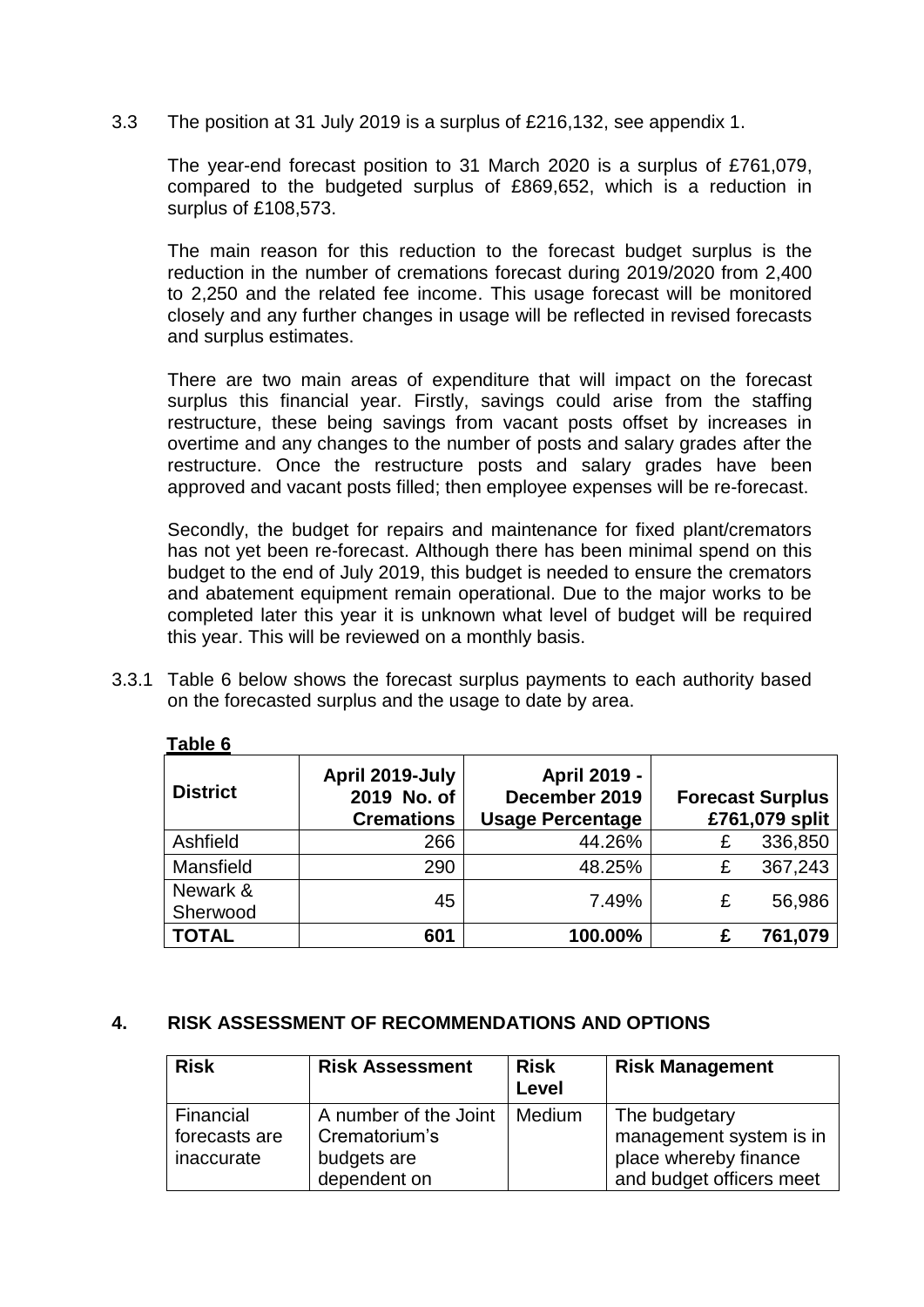| external factors and | to discuss issues        |
|----------------------|--------------------------|
| influences which     | surrounding the budgets. |
| cannot be accurately |                          |
| forecast             |                          |

## **5. ALIGNMENT TO COMMITTEES PRIORITIES**

This report is directly aligned to ensuring effective management of the Crematorium.

## **6. IMPLICATIONS RELATING TO RELEVANT LEGISLATION**

(a) Relevant Legislation: The accounts are produced in accordance with the requirements of the Accounts and Audit Regulations 2015. The format reflects the requirements of the Code of Practice on Local Authority Accounting in the United Kingdom 2018/2019 and the Service Accounting Code of Practice published by the Chartered Institute of Public Finance and Accountancy (CIPFA). This is supported by the International Financial Reporting Standards (IFRS). The audit is carried out in accordance with the Accounts and Audit

Regulations 2015.

- (b) Human Rights: No impact
- (c) Equality and Diversity: No impact.
- (d) Climate change and environmental sustainability: No impact.
- (e) Crime and Disorder: No impact.
- (f) Budget / Resources: This report is to note the out-turn position on the Joint Crematorium Account and the balances on the Reserve funds.

## **7. CONSULTATION**

The proposals have been provided by the Director and Registrar of the Mansfield & District Crematorium.

## **8. BACKGROUND PAPERS**

None.

| <b>Report Author</b> | $\overline{\phantom{a}}$ | <b>Wendy Gregson</b>          |
|----------------------|--------------------------|-------------------------------|
| Designation          | $\overline{\phantom{0}}$ | <b>Senior Finance Advisor</b> |
| Telephone            | $\blacksquare$           | 01623 463305                  |
| E-mail               | $\blacksquare$           | wgregson@mansfield.gov.uk     |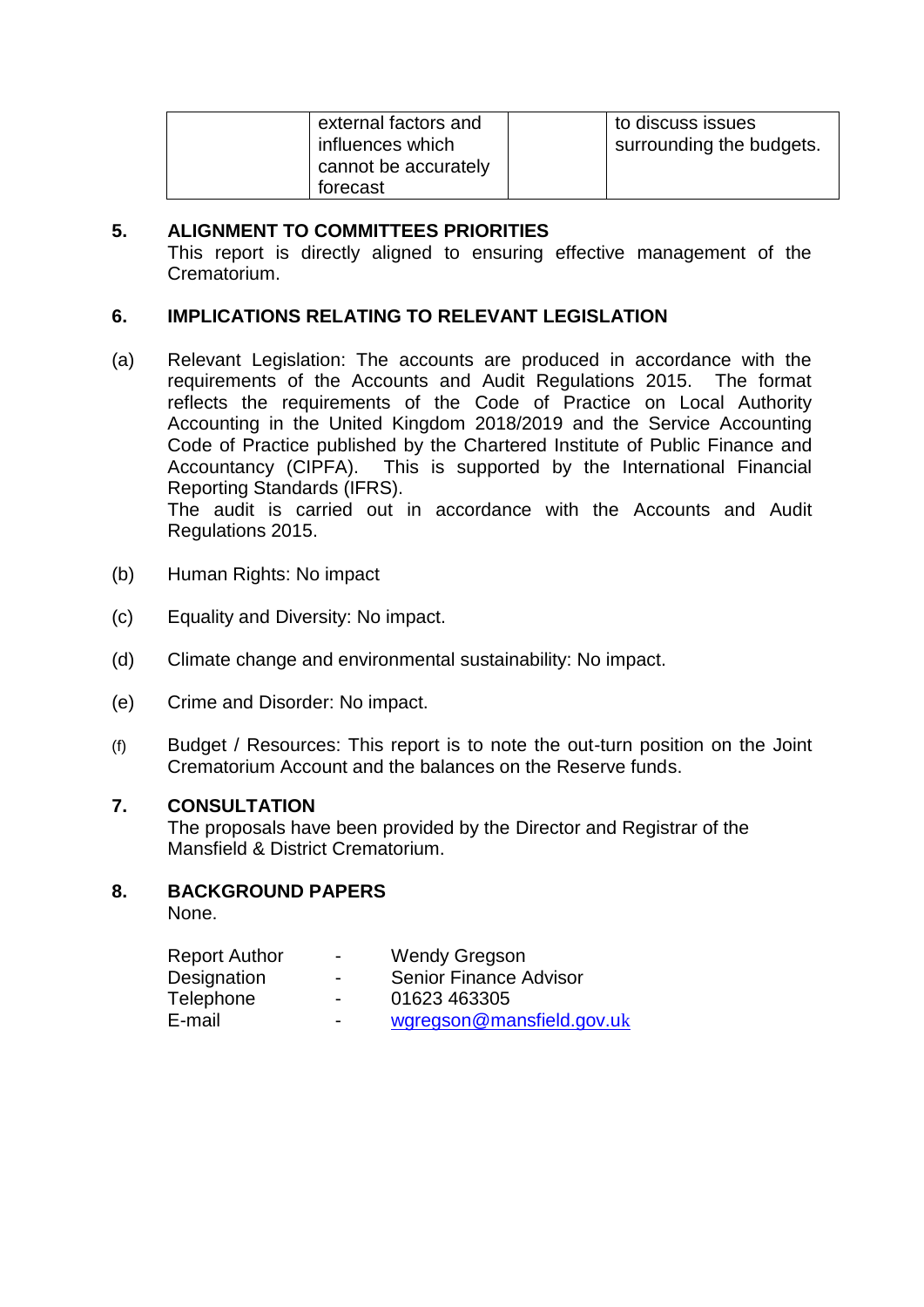|                                                             |                           |                                 |                           |                                                                              | <b>Appendix 1</b>    |
|-------------------------------------------------------------|---------------------------|---------------------------------|---------------------------|------------------------------------------------------------------------------|----------------------|
| <b>REVENUE CREMATORIUM</b>                                  | <b>Full Year</b>          |                                 |                           | 1 April 2018 to<br>31 July 2019                                              |                      |
| <b>Description</b>                                          | Original<br><b>Budget</b> | <b>Revised</b><br><b>Budget</b> | Forecast<br><b>Budget</b> | Variance<br><b>Forecast</b><br><b>Budget to</b><br>Original<br><b>Budget</b> | <b>Actuals</b>       |
|                                                             | £                         |                                 | £                         | £                                                                            | £                    |
| Salaries Basic Pay                                          | 297,262                   | 294,454                         | 294,454                   | $-2,808$                                                                     | 82,907               |
| <b>Salaries Overtime</b>                                    | 18,000                    | 18,000                          | 18,000                    | 0                                                                            | 10,643               |
| Salaries National Insurance                                 | 23,287                    | 23,287                          | 23,287                    | $\mathbf 0$                                                                  | 7,963                |
| Salaries Superannuation                                     | 69,603                    | 69,134                          | 69,134                    | -469                                                                         | 36,169               |
| Salaries Vacancy Savings                                    | $-5,553$                  | $-5,553$                        | $-5,553$                  | 0                                                                            | 0                    |
| Superann Additional Allowances                              | 1,168                     | 1,168                           | 1,168                     | 0                                                                            | $\mathbf 0$          |
| <b>Occupational Health Services</b>                         | 500                       | 500                             | 500                       | 0                                                                            | $\mathbf 0$          |
| <b>Training Expenses Staff</b>                              | 3,000                     | 3,000                           | 3,000                     | 0                                                                            | 642                  |
| Apprenticeship Levy                                         | 1,225                     | 1,225                           | 1,225<br>405,215          | 0                                                                            | $\Omega$<br>138,323  |
| <b>Employee Related Expenditure</b>                         | 408,492<br>23,120         | 405,215<br>23,120               | 23,120                    | $-3,277$                                                                     | 4,925                |
| Repair/Maintenance Buildings<br>Grounds Maintenance General | 20,440                    | 20,440                          | 20,440                    | 0<br>0                                                                       |                      |
| <b>EPA Testing</b>                                          | 1,500                     | 1,500                           | 1,500                     | 0                                                                            | 5,304<br>$\mathbf 0$ |
| Repair/Maintenance Fixed Plant Cremators                    | 144,272                   | 144,272                         | 114,272                   | $-30,000$                                                                    | 901                  |
| Electricity                                                 | 45,900                    | 45,900                          | 45,900                    | 0                                                                            | 6,254                |
| Gas                                                         | 48,000                    | 48,000                          | 48,000                    | $\mathbf 0$                                                                  | 6,732                |
| <b>Rent of Premises</b>                                     | 159                       | 159                             | 159                       | 0                                                                            | 159                  |
| <b>Business Rates</b>                                       | 89,685                    | 89,685                          | 89,863                    | 178                                                                          | 89,863               |
| Sewage/Water Rates                                          | 13,000                    | 9,539                           | 6,600                     | $-6,400$                                                                     | 972                  |
| Insurance                                                   | 15,500                    | 18,961                          | 18,961                    | 3,461                                                                        | 18,961               |
| <b>Cleaning Materials</b>                                   | 4,200                     | 4,200                           | 4,200                     | 0                                                                            | 1,398                |
| Legionella                                                  | 0                         | 0                               | 0                         | $\mathbf 0$                                                                  | 120                  |
| <b>Premises Related Expenditure</b>                         | 405,776                   | 405,776                         | 373,015                   | $-32,761$                                                                    | 135,588              |
| Car Allowances                                              | 306                       | 306                             | 306                       | 0                                                                            | 0                    |
| <b>Transport Related Expenditure</b>                        | 306                       | 306                             | 306                       | $\mathbf 0$                                                                  | $\bf{0}$             |
| <b>Equipment Acquisitions</b>                               | 0                         | 28,000                          | 28,000                    | 28,000                                                                       | $\mathbf 0$          |
| <b>Furniture Acquisitions</b>                               | 4,000                     | 4,000                           | 4,000                     | 0                                                                            | 712                  |
| Hire Vending Machines                                       | 600                       | 600                             | 600                       | 0                                                                            | 117                  |
| <b>Light Plant and Tools</b>                                | 4,000                     | 4,000                           | 4,000                     | 0                                                                            | 29                   |
| <b>Bio Boxes</b>                                            | 4,000                     | 4,000                           | 4,000                     | 0                                                                            | 3,098                |
| <b>Materials Rodent Control</b>                             | 450                       | 450                             | 450                       | 0                                                                            | 0                    |
| Office Machinery Repair/Maintenance                         | 100                       | 100                             | 100                       | $\mathbf 0$                                                                  | $\mathbf 0$          |
| Office Machinery Replacement                                | 900                       | 900                             | 900                       | 0                                                                            | 459                  |
| Uniforms                                                    | 3,500                     | 3,500                           | 3.500                     | 0                                                                            | 129                  |
| Printing                                                    | 9,000                     | 9,000                           | 9,000                     | $\pmb{0}$                                                                    | 541                  |
| Stationery                                                  | 6,000                     | 6,000                           | 6,000                     | 0                                                                            | 1,231                |
| Advertising Other                                           | 1,800                     | 1,800                           | 1,800                     | 0                                                                            | 1,544                |
| <b>Waste Collection Skips</b>                               | 1,500                     | 1,500                           | 1,500                     | 0                                                                            | 0                    |
| <b>Medical Referee Fees</b>                                 | 44,400                    | 44,400                          | 41,625                    | $-2,775$                                                                     | 13,024               |
| Payments to Local Authorities                               | 4,000                     | 7,277                           | 7,277                     | 3,277                                                                        | 5,317                |
| Software Licences                                           | 9,000                     | 9,000                           | 9,000                     | 0<br>0                                                                       | 2,500                |
| Postages                                                    | 3,500<br>0                | 3,500<br>519                    | 3,500<br>519              | 519                                                                          | 68<br>519            |
| <b>Systems Software</b>                                     |                           | 8,815                           |                           |                                                                              | 2,065                |
| <b>Telephones</b><br>Conference Expenses                    | 6,500<br>1,000            | 1,000                           | 8,815<br>1,000            | 2,315<br>0                                                                   | 0                    |
| Subscriptions                                               | 2,393                     | 2,393                           | 2,393                     | 0                                                                            | 670                  |
| Book of Remembrance Inscriptions                            | 9,128                     | 9,128                           | 9,128                     | 0                                                                            | $-376$               |
| <b>External Legal Expenses</b>                              | 1,500                     | 1,500                           | 1,500                     | $\mathbf 0$                                                                  | 0                    |
| <b>Other Expenses General</b>                               | 500                       | 500                             | 500                       | 0                                                                            | 0                    |
| <b>Memorial Plaques</b>                                     | 11,730                    | 11,730                          | 11,730                    | 0                                                                            | 1,658                |
| <b>Organist Fees</b>                                        | 20,000                    | 17,166                          | 13,500                    | $-6,500$                                                                     | 3,570                |
| <b>CAMEO Non Abatement Fees</b>                             | 20,000                    | 20,000                          | 50,000                    | 30,000                                                                       | 0                    |
| <b>Supplies &amp; Services Expenditure</b>                  | 169,501                   | 200,778                         | 224,337                   | 54,836                                                                       | 36,873               |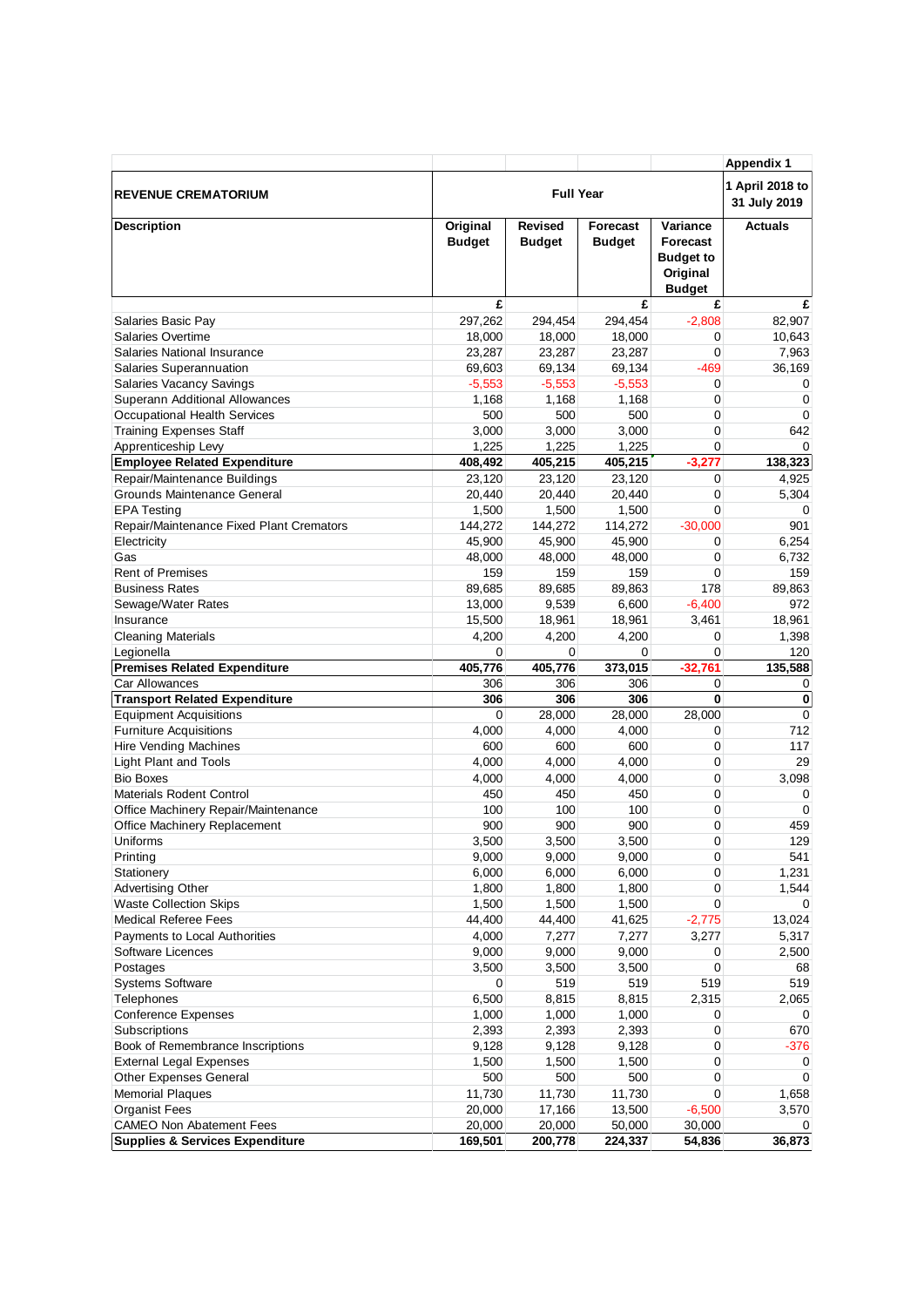|                                                    |               |                  |                 |                              | <b>Appendix 1</b> |
|----------------------------------------------------|---------------|------------------|-----------------|------------------------------|-------------------|
|                                                    |               | <b>Full Year</b> |                 |                              | 1 April 2018 to   |
| <b>REVENUE CREMATORIUM</b>                         |               | 31 July 2019     |                 |                              |                   |
|                                                    |               |                  |                 |                              |                   |
| <b>Description</b>                                 | Original      | <b>Revised</b>   | <b>Forecast</b> | Variance                     | <b>Actuals</b>    |
|                                                    | <b>Budget</b> | <b>Budget</b>    | <b>Budget</b>   | Forecast                     |                   |
|                                                    |               |                  |                 | <b>Budget to</b>             |                   |
|                                                    |               |                  |                 | Original<br><b>Budget</b>    |                   |
|                                                    | £             |                  | £               | £                            | £                 |
| <b>Design Services</b>                             | 5,530         | 5.530            | 5,530           | $\mathbf 0$                  | $\Omega$          |
| <b>Trade Waste/Recycling</b>                       | 7,127         | 7,127            | 7,127           | 0                            | 7,349             |
| Central Corporate Overhead                         | 47,443        | 47,443           | 47,443          | 0                            |                   |
| <b>Support Services</b>                            | 60,100        | 60,100           | 60,100          | 0                            | 7,349             |
| Depreciation                                       | 126,271       | 126,271          | 126,271         | 0                            | 0                 |
| Depreciation and Impairment                        | 126,271       | 126,271          | 126,271         | 0                            | 0                 |
| <b>Revenue Gross Expenditure</b>                   | 1,170,446     | 1,198,446        | 1,189,244       | 18,798                       | 318,133           |
| Book of Remembrance Inscriptions                   | $-24,806$     | $-24,806$        | $-24,806$       | 0                            | $-5,011$          |
| <b>Crematorium Containers</b>                      | $-200$        | $-200$           | $-200$          | $\mathbf 0$                  | $-265$            |
| <b>Crematorium Memorials</b>                       | $-44,625$     | $-44,625$        | $-44,625$       | $\mathbf 0$                  | $-13,226$         |
| Organist                                           | $-27,000$     | $-27,000$        | $-20,000$       | 7,000                        | $-5,580$          |
| <b>Cremation Fees</b>                              | $-1,728,000$  | $-1,728,000$     | $-1,620,000$    | 108,000                      | $-497,140$        |
| <b>Medical Fees</b>                                | $-44,400$     | $-44,400$        | $-41,625$       | 2,775                        | $-13,043$         |
| Interest Income                                    | $-7,688$      | $-7,688$         | $-7,688$        | 0                            | $\mathbf 0$       |
| Miscellaneous Income                               | $-4,000$      | $-4,000$         | $-4,000$        | 0                            | $\Omega$          |
| <b>Income</b>                                      | $-1,880,719$  | $-1,880,719$     | $-1,762,944$    | 117.775                      | $-534.265$        |
| Recharges to Cemeteries                            | $-33,108$     | $-33,108$        | $-33,108$       | 0                            | $\mathbf 0$       |
| <b>Income Recharges</b>                            | $-33,108$     | $-33,108$        | $-33,108$       | O                            | 0                 |
| <b>Revenue Gross Income</b>                        | $-1,913,827$  | $-1,913,827$     | $-1,796,052$    | 117,775                      | $-534,265$        |
| <b>Net Cost of Service</b>                         | $-743,381$    | $-715,381$       | $-606,808$      | 136,573                      | $-216, 132$       |
| Depreciation to be Reversed                        | $-126,271$    | $-126,271$       | $-126,271$      | $\mathbf 0$                  | 0                 |
| 2018/2019 Carryforward Budget from General Reserve | 0             | $-28,000$        | $-28,000$       | $-28,000$                    | 0                 |
| <b>Below Net Cost of Service Sub Total</b>         | $-126,271$    | $-154,271$       | $-154,271$      | $-28,000$                    | $\bf{0}$          |
|                                                    |               |                  |                 |                              |                   |
| <b>Net Surplus</b>                                 | $-869,652$    | $-869,652$       | $-761,079$      | 108,573                      | $-216, 132$       |
|                                                    |               |                  |                 |                              |                   |
|                                                    |               |                  |                 |                              |                   |
|                                                    |               |                  |                 |                              |                   |
|                                                    |               |                  |                 |                              |                   |
|                                                    |               |                  |                 |                              |                   |
|                                                    |               | <b>Full Year</b> |                 |                              | 1 April 2018 to   |
| <b>CAPITAL CREMATORIUM</b>                         |               |                  | 31 July 2019    |                              |                   |
|                                                    |               |                  |                 | Variance                     |                   |
| <b>Description</b>                                 | Original      | <b>Revised</b>   | Forecast        |                              | <b>Actuals</b>    |
|                                                    | <b>Budget</b> | <b>Budget</b>    | <b>Budget</b>   | Forecast<br><b>Budget to</b> |                   |
|                                                    |               |                  |                 | Original                     |                   |
|                                                    |               |                  |                 | <b>Budget</b>                |                   |
|                                                    | £             |                  |                 | £                            | £                 |
| New Land Purchase                                  | $\mathbf{0}$  | $\pmb{0}$        | 835             | 835                          | 835               |
| Replacement of Abatement Equipment                 | 750,000       | 0                | 750,000         | $\overline{0}$               | 0                 |
| <b>Grand Total</b>                                 | 750,000       | $\bf{0}$         | 750,835         | 835                          | 835               |
|                                                    |               |                  |                 |                              |                   |
|                                                    |               |                  |                 |                              |                   |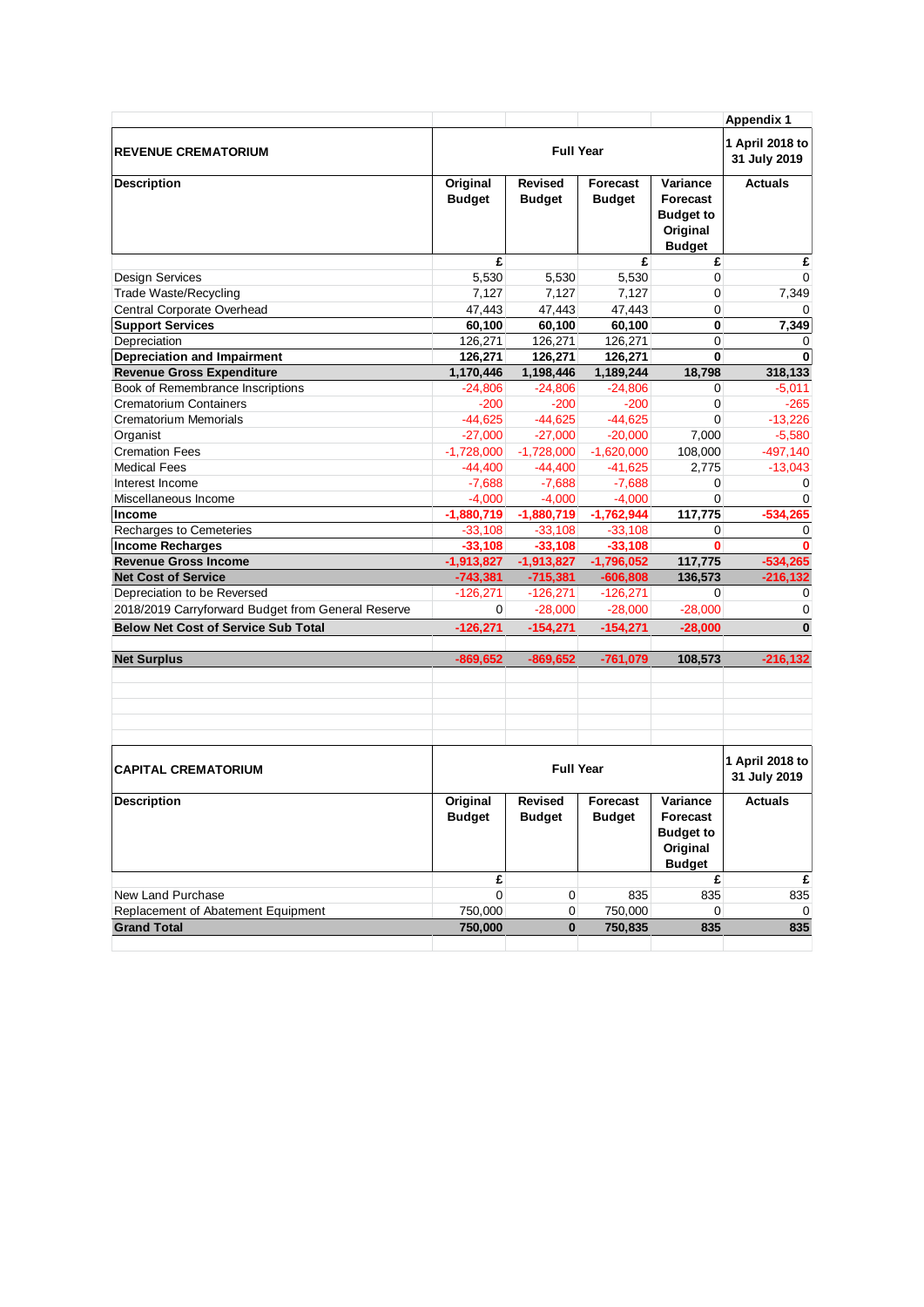|                                                                                                            |      |    |                  |                                      | <b>REQUEST FOR BUDGET RE-ALIGNMENT APPROVAL WITHIN A SERVICE AREA</b>                                                                      |
|------------------------------------------------------------------------------------------------------------|------|----|------------------|--------------------------------------|--------------------------------------------------------------------------------------------------------------------------------------------|
|                                                                                                            |      |    |                  |                                      | FINANCIAL YEAREALIGN AMOUNINANCE OFFICEATE OF REQUESUDGET OFFICEI                                                                          |
| <b>Budget Realign Ref</b>                                                                                  | 2019 | 14 | £9,572 W Gregson | 16.07.19                             | <b>S</b> Curtis                                                                                                                            |
|                                                                                                            |      |    |                  |                                      |                                                                                                                                            |
|                                                                                                            |      |    |                  | <b>REASON FOR BUDGET REALIGNMENT</b> |                                                                                                                                            |
| Meeting with Sally Curtis 12.7.19 reviewed forecasts and identified budget realignments as follows:        |      |    |                  |                                      |                                                                                                                                            |
|                                                                                                            |      |    |                  |                                      | 1. Move budgets for Clerk to JCC from Basic Pay and Superannuation as JCC agreed to pay this to NSDC for Legal Advice.                     |
|                                                                                                            |      |    |                  |                                      | 2. Due to increase in Wi-Fi data speed especially for video streaming new contract with Daisy required. Organist fee costs down realign to |
| telephones                                                                                                 |      |    |                  |                                      |                                                                                                                                            |
| 3. Portion of Capita software charged to Crematorium, add into future budgets, realign from Organist fees. |      |    |                  |                                      |                                                                                                                                            |
|                                                                                                            |      |    |                  |                                      | 4. Water rates costs revised by Waterplus leaving excess budget, however insurance increased this year due to revaluation of the book of   |
|                                                                                                            |      |    |                  |                                      |                                                                                                                                            |
| remembrance.                                                                                               |      |    |                  |                                      |                                                                                                                                            |

| Account Code | <b>Account Description</b>             | <b>Budget Realignment (-)</b> | <b>Current Budget</b> | <b>Revised Budget</b> |
|--------------|----------------------------------------|-------------------------------|-----------------------|-----------------------|
| 4101000150   | Crematorium Water Rates                | $-3,461$                      | 13.000                | 9,539                 |
| 4101000524   | Crematorium Organist Fees              | $-2.834$                      | 20,000                | 17,166                |
| 4101000001   | Crematorium Basic Pay - Clerk JCC      | $-2,808$                      | 297.262               | 294,454               |
| 4101000004   | Crematorium Superannuation - Clerk JCC | $-469$                        | 69.603                | 69,134                |
|              |                                        |                               |                       |                       |
|              |                                        | $-9,572$                      |                       |                       |

| DETAILS OF BUDGET TO BE INCREASED (+) |                                           |                               |                       |                       |  |  |  |  |  |
|---------------------------------------|-------------------------------------------|-------------------------------|-----------------------|-----------------------|--|--|--|--|--|
| <b>Account Code</b>                   | <b>Account Description</b>                | <b>Budget Realignment (+)</b> | <b>Current Budget</b> | <b>Revised Budget</b> |  |  |  |  |  |
| 4101000156                            | Crematorium Insurance                     | 3.461                         | 15.500                | 18,961                |  |  |  |  |  |
| 4101000439                            | Crematorium Telephones                    | 2,315                         | 6.500                 | 8,815                 |  |  |  |  |  |
| 4101000437                            | <b>Crematorium Systems Software</b>       | 519                           |                       | 519                   |  |  |  |  |  |
| 4101000403                            | Crematorium Payments to Local Authorities | 3.277                         | 4.000                 | 7,277                 |  |  |  |  |  |
|                                       |                                           |                               |                       |                       |  |  |  |  |  |
|                                       |                                           | 9,572                         |                       |                       |  |  |  |  |  |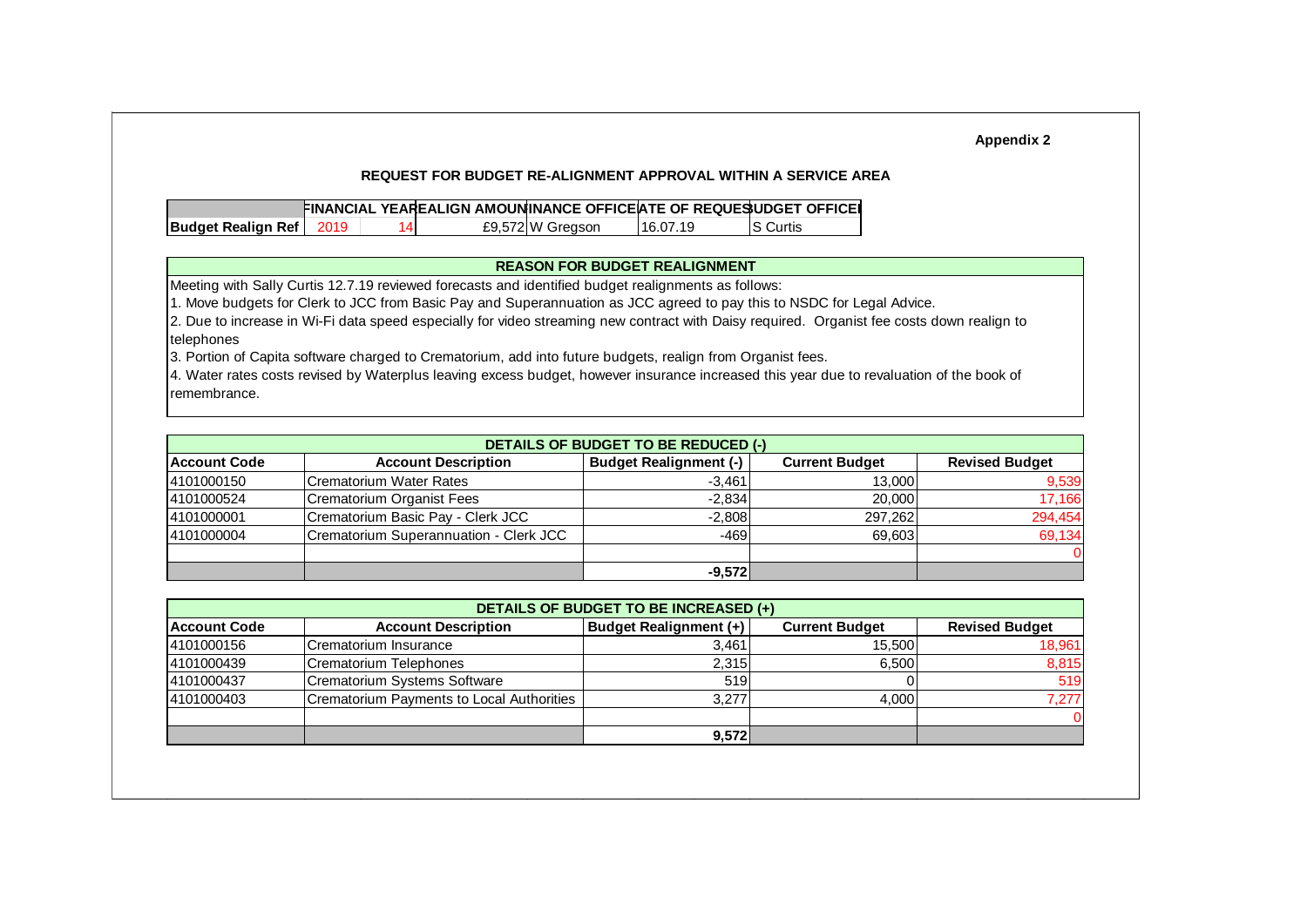|               |                 |     | Number of Cremations by Area - 2019/2020 |         |                  |     |                |         |              |
|---------------|-----------------|-----|------------------------------------------|---------|------------------|-----|----------------|---------|--------------|
| Month         | <b>Ashfield</b> | %   | <b>Mansfield</b>                         | %       | <b>Newark</b>    | %   | Out of<br>Area | %       | <b>TOTAL</b> |
| Apr-19        | 67              | 36% | 71                                       | 38%     | 14               | 7%  | 36             | 19%     | 188          |
| <b>May-19</b> | 81              | 38% | 80                                       | 37%     | 10               | 5%  | 43             | 20%     | 214          |
| <b>Jun-19</b> | 53              | 35% | 60 <sup>°</sup>                          | 39%     | 15               | 10% | 24             | 16%     | 152          |
| <b>Jul-19</b> | 65              | 37% | 79                                       | 45%     | $6 \overline{6}$ | 3%  | 25             | 14%     | 175          |
| Aug-19        |                 |     |                                          |         |                  |     |                |         |              |
| Sep-19        |                 |     |                                          |         |                  |     |                |         |              |
| Oct-19        |                 |     |                                          |         |                  |     |                |         |              |
| <b>Nov-19</b> |                 |     |                                          |         |                  |     |                |         |              |
| Dec-19        |                 |     |                                          |         |                  |     |                |         |              |
| $Jan-20$      |                 |     |                                          |         |                  |     |                |         |              |
| Feb-20        |                 |     |                                          |         |                  |     |                |         |              |
| Mar-20        |                 |     |                                          |         |                  |     |                |         |              |
|               | 266             | 36% |                                          | 290 40% | 45               | 6%  |                | 128 18% | 729          |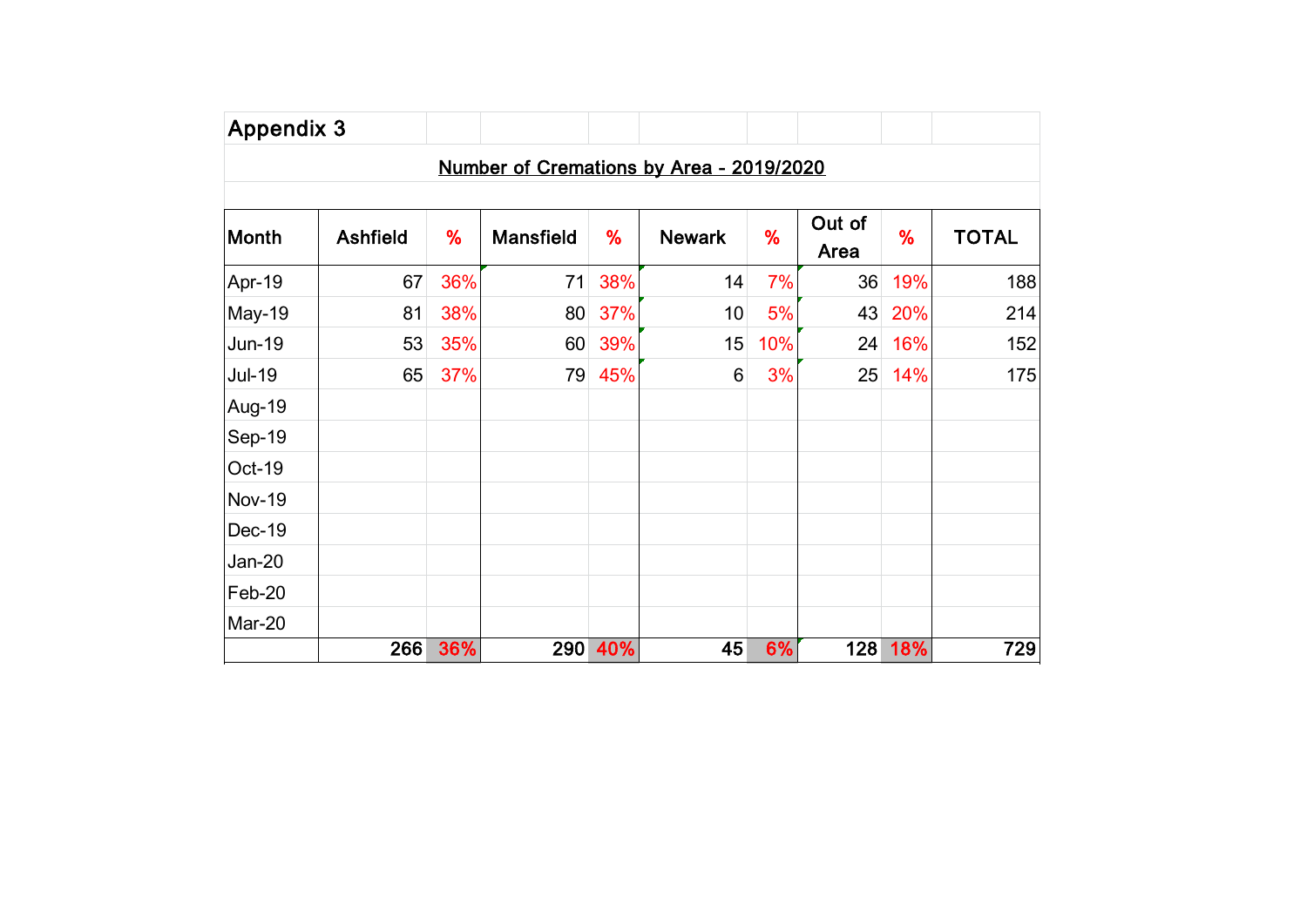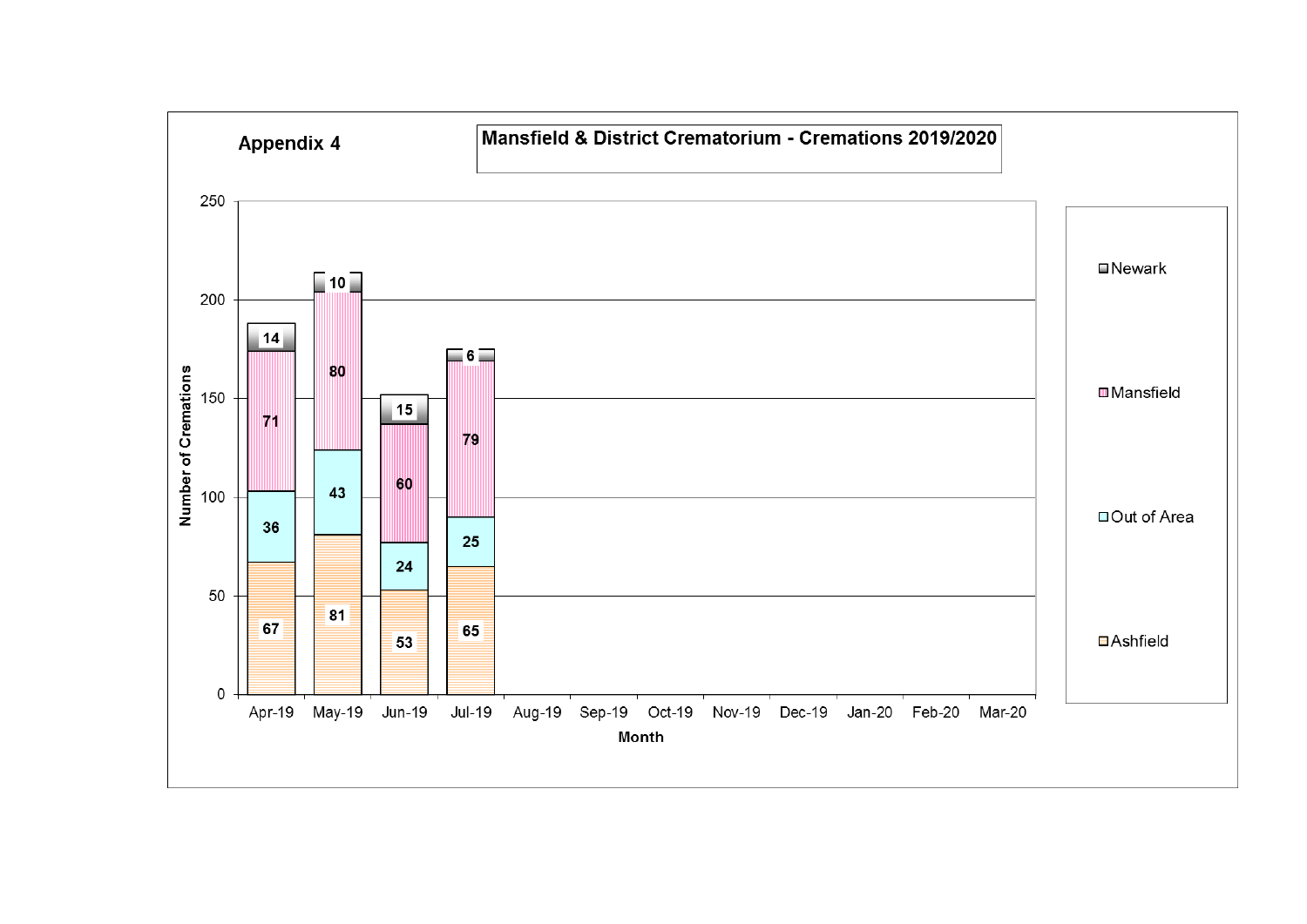|                                   |            |                 |                                         | <b>Appendix 5</b> |              |                        |
|-----------------------------------|------------|-----------------|-----------------------------------------|-------------------|--------------|------------------------|
|                                   |            |                 |                                         |                   |              |                        |
| <b>Summary Total Number of</b>    |            |                 |                                         |                   |              |                        |
| <b>Cremations Per Annum</b>       |            |                 | 2015/16 2016/17 2017/18 2018/19 2019/20 |                   |              |                        |
| <b>April</b>                      | 236        | 247             | 189                                     | 202               | 188          |                        |
| <b>May</b>                        | 193        | 196             | 232                                     | 174               | 214          |                        |
| June                              | 206        | 226             | 193                                     | 196               | 152          |                        |
| July                              | 219        | 192             | 198                                     | 165               | 175          |                        |
| <b>August</b>                     | 160        | 189             | 187                                     | 183               |              |                        |
| September                         | 198        | 209             | 187                                     | 160               |              |                        |
| October                           | 175        | 185             | 188                                     | 194               |              |                        |
| <b>November</b>                   | 219        | 211             | 179                                     | 190               |              |                        |
| <b>December</b>                   | 199        | 245             | 221                                     | 166               |              |                        |
|                                   | 217        | 236             | 252                                     | 199               |              |                        |
| January                           |            |                 |                                         |                   |              |                        |
| February                          | 233        | 233             | 255                                     | 204               |              |                        |
| <b>March</b>                      | 238        | 254             | 233                                     | 202               |              |                        |
| <b>TOTAL Number of Cremations</b> | 2493       | 2623            | 2514                                    | 2235              | 729          |                        |
|                                   |            |                 |                                         |                   |              |                        |
|                                   |            |                 |                                         |                   |              | <b>New Crematorium</b> |
|                                   |            |                 |                                         |                   |              | <b>Openings</b>        |
|                                   |            |                 |                                         |                   |              |                        |
|                                   |            |                 |                                         | Out of            |              | 2015 - Amber Valley    |
| 2015/2016 Total Cremations        |            |                 | <b>N&amp;S</b>                          | <b>Cttee</b>      |              | Crematorium opened     |
| per Area                          | <b>ADC</b> | <b>MDC</b>      | <b>DC</b>                               | area              | <b>TOTAL</b> | Alfreton/Swanwick      |
| <b>April</b>                      | 74         | 84              | 20                                      | 58                | 236          |                        |
| May                               | 70         | 58              | 17                                      | 48                | 193          |                        |
| June                              | 77         | 61              | 14                                      | 54                | 206          |                        |
| July                              | 67         | $\overline{72}$ | 24                                      | 56                | 219          |                        |
| <b>August</b>                     | 55         | 63              | 11                                      | 31                | 160          |                        |
| September                         | 69         | 68              | 22                                      | 39                | 198          |                        |
| <b>October</b>                    | 59         | 54              | 12                                      | 50                | 175          |                        |
| <b>November</b>                   | 80         | 67              | 18                                      | 54                | 219          |                        |
| <b>December</b>                   | 60         | 70              | 21                                      | 48                | 199          |                        |
| <b>January</b>                    | 87         | 59              | 20                                      | 51                | 217          |                        |
| February                          | 78         | 87              | 15                                      | 53                | 233          |                        |
| <b>March</b>                      | 87         | 88              | 13                                      | 50                | 238          |                        |
| TOTAL per area 2015/2016          | 863        | 831             | 207                                     | 592               | 2493         |                        |
| Percentage total per authority    |            |                 |                                         |                   |              |                        |
| 2015/2016                         |            |                 | 45.40% 43.71% 10.89%                    |                   | 1901         |                        |
|                                   |            |                 |                                         |                   |              |                        |
|                                   |            |                 |                                         |                   |              |                        |
|                                   |            |                 |                                         | Out of            |              | Jan 2017 - Gedling     |
| 2016/2017 Total Cremations        |            |                 | <b>N&amp;S</b>                          | <b>Cttee</b>      |              | Crematorium opened     |
| per Area                          | <b>ADC</b> | <b>MDC</b>      | <b>DC</b>                               | area              | <b>TOTAL</b> | Lambley                |
| <b>April</b>                      | 72         | 91              | 22                                      | 62                | 247          |                        |
| May                               | 68         | 59              | 24                                      | 45                | 196          |                        |
| June                              | 67         | 95              | 22                                      | 42                | 226          |                        |
| July                              | 60         | 70              | 24                                      | 38                | 192          |                        |
| <b>August</b>                     | 61         | 72              | 20                                      | 36                | 189          |                        |
| September                         | 64         | 78              | 14                                      | 53                | 209          |                        |
| October                           | 65         | 68              | 17                                      | 35                | 185          |                        |
| November                          | 60         | 75              | 15                                      | 61                | 211          |                        |
| <b>December</b>                   | 76         |                 | 80 23                                   | 66                | 245          |                        |
|                                   | 65         | 96              | 22                                      | 53                |              |                        |
| January                           |            |                 |                                         |                   | 236          |                        |
| February                          | 76         | 82              | 14                                      | 61                | 233          |                        |
| <b>March</b>                      | 89         | 98              | 15                                      | 52                | 254          |                        |
| TOTAL per area 2016/2017          | 823        | 964             | 232                                     | 604               | 2623         |                        |
| Percentage total per authority    |            |                 |                                         |                   |              |                        |
| 2016/2017                         |            |                 | 40.76% 47.75% 11.49%                    |                   | 2019         |                        |